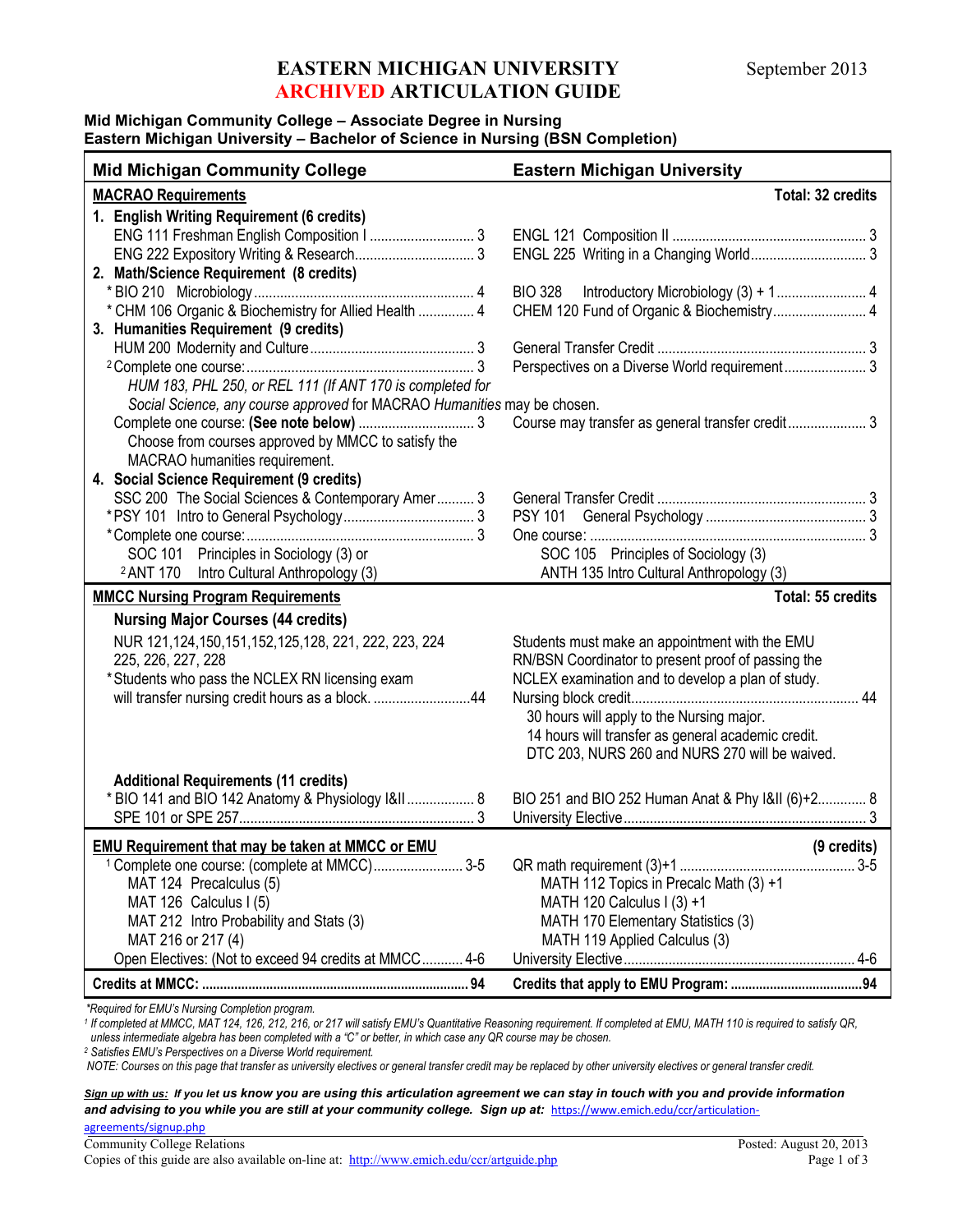# **EASTERN MICHIGAN UNIVERSITY** September 2013 **ARCHIVED ARTICULATION GUIDE**

#### **Mid Michigan Community College – Associate Degree in Nursing Eastern Michigan University – Bachelor of Science in Nursing (BSN Completion)**

| <b>Completion of the Nursing Program</b>                                                                                                                                                                                                                                                                                                                                                                                                                                                                                                                                                                                                                                                                                                                                        |                                                                                                                                                                                                                                                                                                                                                                                                                                                                |
|---------------------------------------------------------------------------------------------------------------------------------------------------------------------------------------------------------------------------------------------------------------------------------------------------------------------------------------------------------------------------------------------------------------------------------------------------------------------------------------------------------------------------------------------------------------------------------------------------------------------------------------------------------------------------------------------------------------------------------------------------------------------------------|----------------------------------------------------------------------------------------------------------------------------------------------------------------------------------------------------------------------------------------------------------------------------------------------------------------------------------------------------------------------------------------------------------------------------------------------------------------|
| <b>Major Requirements (30 credits)</b><br><b>Required Course</b><br>EDPS 325 Life Span Human Growth & Dev.<br>IHHS 260 Aging to Infancy: A Life Course Retrospec.                                                                                                                                                                                                                                                                                                                                                                                                                                                                                                                                                                                                               | Suggested Sequence for completing the program:<br>$(3-4 \text{ credits})$<br>May Be Taken in Any Semester (12 credits)                                                                                                                                                                                                                                                                                                                                         |
| Required Nursing Core Courses (18 credits)<br>NURS 275 Essentials of Professional Nursing Practice I3<br>NURS 375W Essentials of Prof Nursing Practice II3<br><sup>1</sup> NURS 451 Community Health Nursing Practice (LBC) 3<br>NURS 475 Essentials of Prof Nursing Practice III 3<br><b>Restricted Nursing Electives</b> (5 credits)<br><b>Consult Nursing Completion Advisor for suggestions</b><br><b>University Electives</b><br>Additional credits must be completed to satisfy the minimum<br>of 30 credit hours completed at EMU and the minimum of 124<br>total credits required to graduate.<br>The Nursing Completion Program is offered at a number of EMU<br>regional centers and on-line. Contact the BSN Completion<br>program coordinator for more information. | <b>Winter Semester</b><br>(5 credits)<br>NURS 275 Essentials of Professional Nursing Practice I  3<br><b>Fall Semester</b><br>(5 credits)<br>NURS 375W Essentials of Professional Nursing Practice II 3<br><b>Winter Semester</b><br>$(3 \text{ credits})$<br>NURS 475 Essentials of Professional Nursing Practice III  3<br><b>Spring Semester</b><br>$(5 \text{ credits})$<br>$(3-4 \text{ credits})$<br>NURS 451 Community Health Nursing Practice (Lab)  3 |

*<sup>1</sup> Satisfies EMU's Learning beyond the Classroom General Education requirement.*

*\* If 94 credit hours are not transferred from WCCCD, additional EMU credits must be completed to reach the minimum of 124 credit hours required to graduate.*